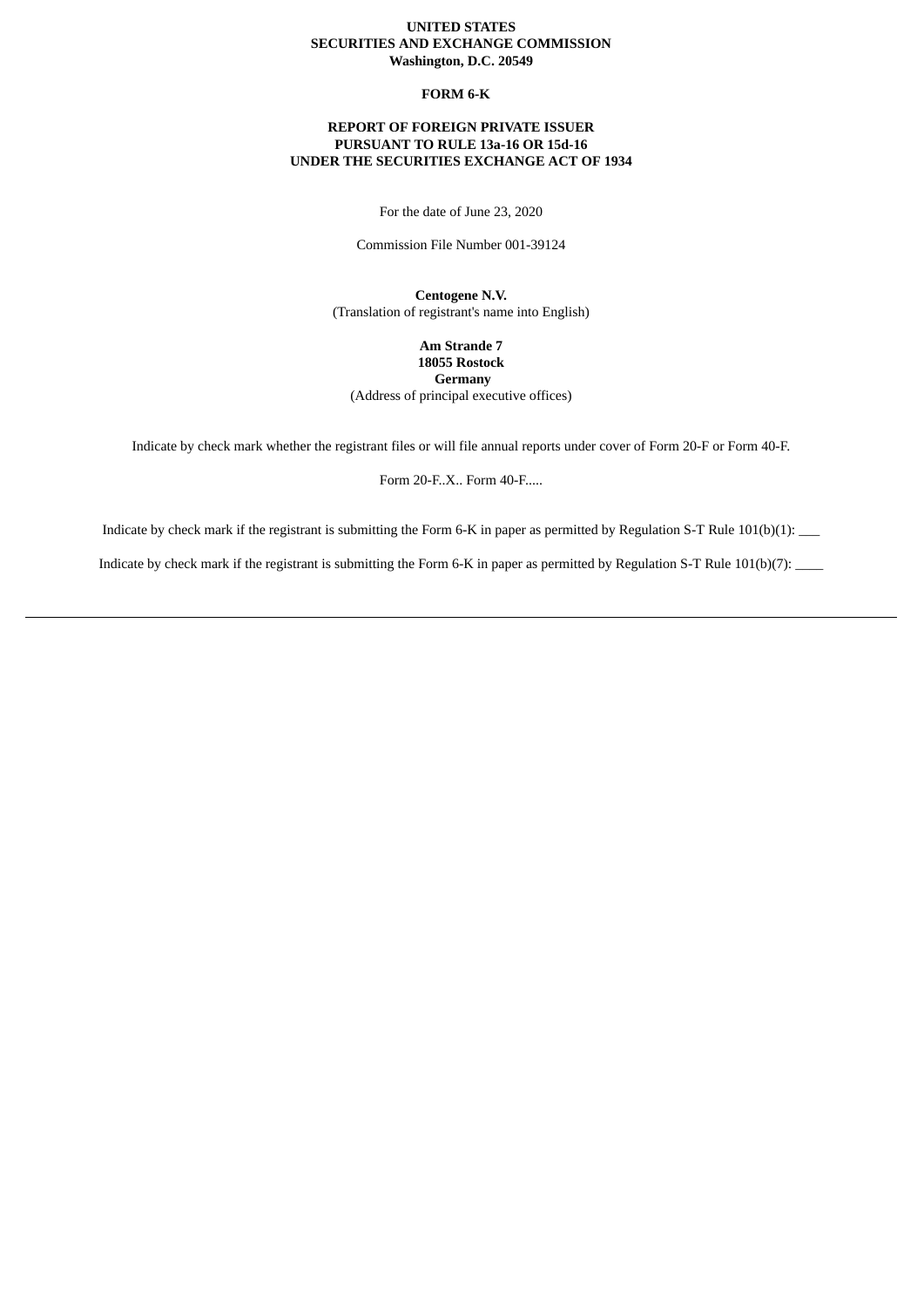# **Centogene N.V.**

On June 23, 2020, Centogene N.V. issued a press release titled "CENTOGENE Announces Change in Supervisory Board".

A copy of the press release is attached hereto as Exhibit 99.1.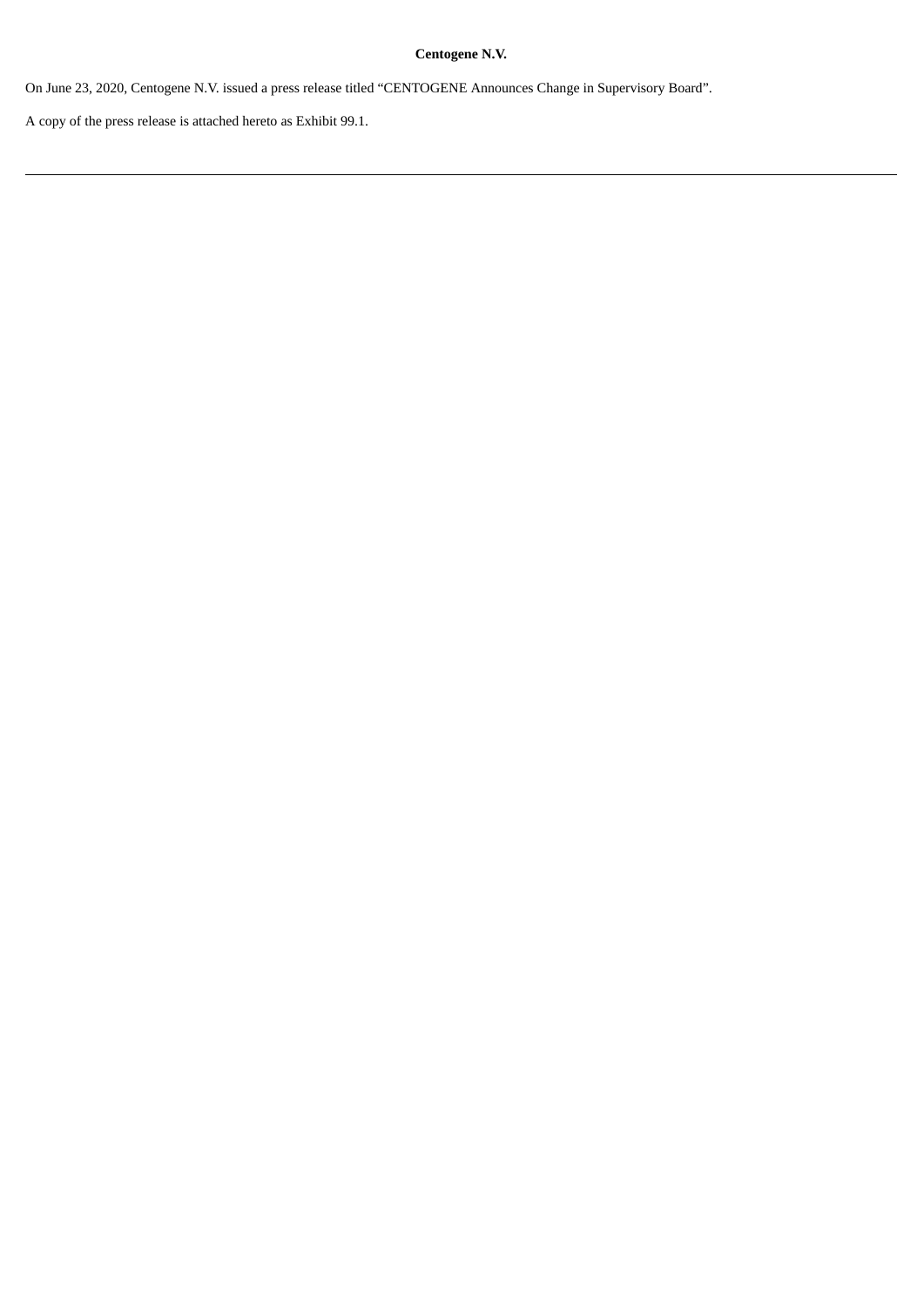## **Signatures**

Pursuant to the requirements of the Securities Exchange Act of 1934, the registrant has duly caused this report to be signed on its behalf by the undersigned, thereunto duly authorized.

CENTOGENE N.V.

Date: June 23, 2020

By: /s/ Richard Stoffelen Name: Richard Stoffelen Title: Chief Financial Officer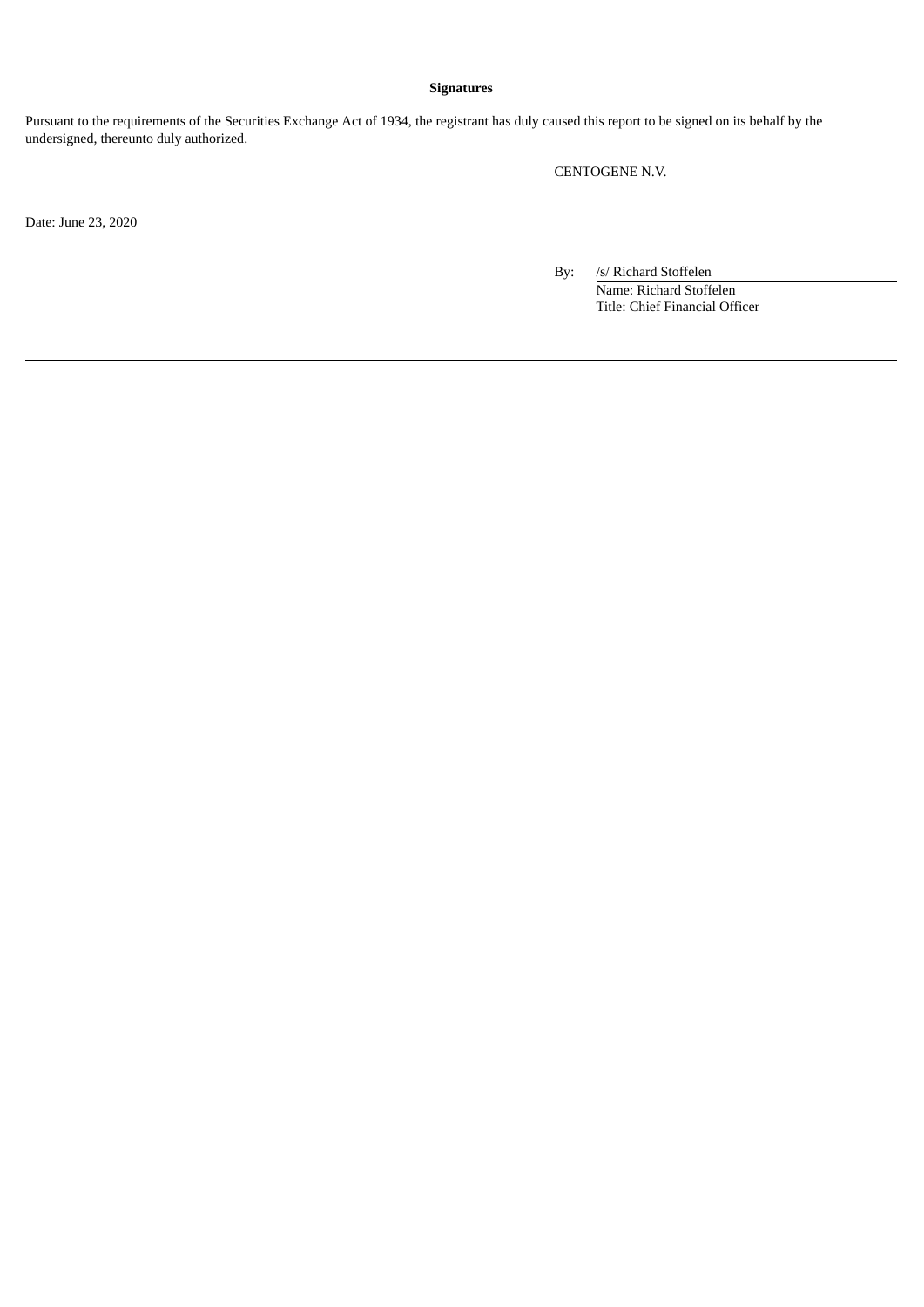**Exhibit Index**

| Exhibit | <b>Description of Exhibit</b>     |
|---------|-----------------------------------|
| 99.1    | Press release dated June 23, 2020 |